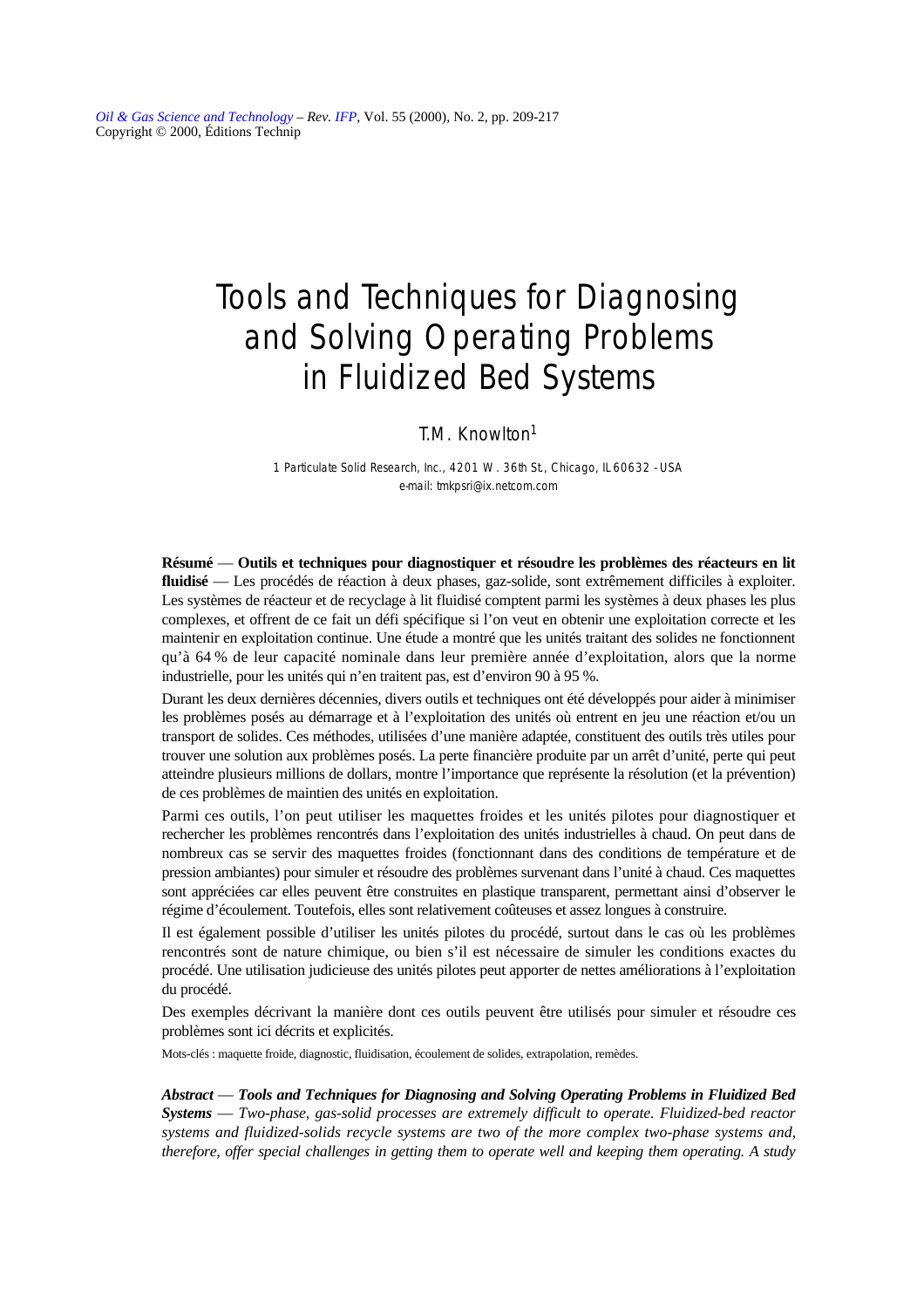*has shown that plants processing solids operate at only about 68% of design capacity in the first year of operation, whereas the industry standard for plants that do not process solids is about 90 to 95%.*

*During the past two decades, various tools and techniques have been developed to assist in minimizing startup and operating problems in plants that react and/or transport solids. These are very helpful tools, and if applied correctly can be used with much success to solve problems. When plant downtime can mean a multi-million dollar loss, solving (and preventing) problems in order to keep the units operating becomes extremely important.*

*Two of the tools that can be used to diagnose and troubleshoot problems in commercial, hot units are cold models and pilot plants. Cold models (models operated at ambient temperature) can often be used to simulate and solve problems occurring in the hot unit. They are popular because they can be constructed of clear plastic to allow visual observation of the flow system. They are also relatively inexpensive and can be constructed in a relatively short time.*

*Pilot plants that were used for scaling up a process can also be used for solving problems. This is more the case if the problems are of a chemical nature or if operation at exact process conditions is required. Using pilot plants judiciously can lead to significant improvements in the operation of the process. Keywords: cold models, diagnosis, troubleshooting, fluidization, solids flow, scaling.*

## **NOMENCLATURE**

- $D_t$  tube diameter (m)
- g gravitation constant,  $9.81 \text{ m/s}^2$
- *L* pipe length (m)
- $U_g$ superficial gas velocity (m/s)
- $U_{\text{mf}}$  superficial minimum fluidization velocity (m/s)
- $\Delta P_{f_p}$  pressure drop due to gas friction in pipe (kg/m<sup>2)</sup>
- µ gas viscosity (kg/m·s)
- $\rho_g$  gas density (kg/m<sup>3</sup>)
- $\rho_p$  particle density (kg/m<sup>3)</sup>

## **INTRODUCTION**

Processes that involve the reaction of gases and solids are extremely difficult to operate. Processes incorporating a fluidized-bed reactor and/or a solids recycle transport system are among the more complex of these. This is especially true both in starting up the plants and keeping them operating.

The difficulty of operating solids processing plants has been shown in a paper by Merrow [1] that was a joint study conducted by the US Department of Energy and the Rand Corporation. The study found that the majority of performance problems in solids processing plants was caused by solids flow difficulties—not process chemistry problems. It also concluded that government and industrial research and development expenditures neglected this important solids handling area.

The study used as a database, 37 solids processing plants operating in the US and Canada. Merrow found that, on average, solids processing plants operated at only 64% of design capacity in the first year of operation. The industry average for non-solids operating plants was 90 to 95%.

To analyze the data from the plants, Merrow defined a performance problem as anything that caused a plant to be off-line for a period of one week or more. He found that 94% of the plants in the study experienced such a performance problem. He organized the plant performance problems into two categories: chemical and non-chemical problems. He then listed those problems experienced by the greatest percentage of the plants in each category. In the nonchemical problem category, the most common problems were:

- solids transfer failures (experienced by 52% of the plants);
- failures of mechanical equipment (48%);
- plugging of reactors by solids (45%);
- handling of fines and dust (23%).

In the chemical problem category, the most common problem was corrosion and erosion of equipment (29%) while other process chemistry failures accounted for only 6% of the performance problems. This information is summarized in Table 1.

### TABLE 1

#### Performance problems in solids operating plants

|                                   | $(\%)$ of sample |
|-----------------------------------|------------------|
| Plants with performance problems* | 94               |
| Non-chemical problems             |                  |
| Solid transfer failures           | 52               |
| Failure of mechanical equipment   | 48               |
| Plugging of reactor by solids     | 45               |
| Handling of fines and dust        | 23               |
| <b>Chemical problems</b>          |                  |
| Corrosion/erosion                 | 29               |
| Other process chemistry failures  | 6                |

\* A performance problem was defined to be anything that caused a plant to be inoperable for one week or more.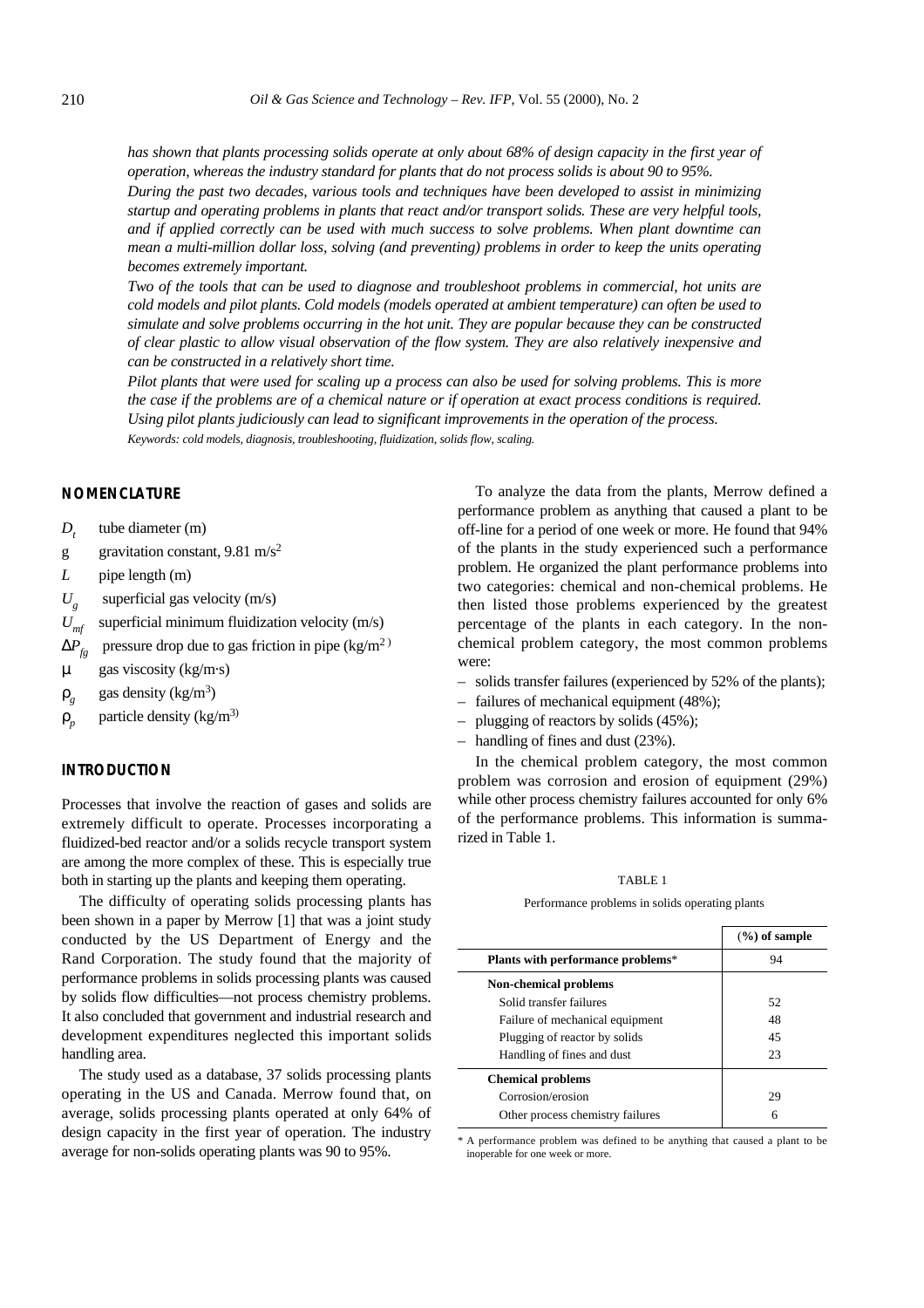In a second paper, Merrow [2] also reported that solids processing plants take a much longer time to start up than plants using no solids. He compared the planned startup *versus* the actual startup time for plants processing liquid and gas, refined solids, and raw solids. All of the plants took longer to actually start up than predicted. However, there was a marked contrast in the planned *versus* actual startup times for the solids processing plants. As shown in Figure 1, the planned and actual startup times for the liquid/gas plants were about 2 and 2.5 months, respectively. For the refined solids processing plants these values were 3.5 and 9 months, respectively. For the raw solids processing plants, the values for the planned and actual startup times were 5 and 18 months, respectively. Thus, the actual startup times for the solids processing plants were over two to three times the planned startup times.



Figure 1

Planned startup time *versus* actual startup time for solids processing plants.

These examples illustrate that solids processing plants are extremely difficult to operate. Because of the difficulty in designing, operating, and troubleshooting plants that process solids, it is important to try to solve these problems using any tools and techniques that are available. One of the most useful tools is the cold model (a simulated section of the commercial plant that operates at ambient temperature). A cold model is extremely useful because it is relatively inexpensive, and it can be constructed relatively quickly.

## **COLD MODEL OPERATION AND CONSTRUCTION**

A cold model is arguably the most useful tool for solving scale-up or troubleshooting problems in the solids transport and fluidization fields. One of the most important features of

a cold model is that it can be constructed of clear materials so that the solids movement in the model can be observed. This is an extremely important feature that enables the solids flow patterns or stagnant regions to be observed. Often just viewing how the solids flow or move will enable the problem to be understood.

One useful cold-model visualization technique is to add a colored tracer to the cold model to highlight the solids flow and to allow monitoring of particles motion. This technique is especially useful to view dispersion or mixing of the solids in the cold model. The motion of the colored particles in the model can be photographed and transferred to tape using a camcorder. The video can then be captured on a video capture card and transferred to a compact disk (CD). Using the CD player on a computer, the movie can then be viewed in real time or frozen and advanced frame by frame. A frame is 1/30 of a second for the NTSC format used in the US or 1/25 of a second for the European PAL format. Being able to view the solids motion frame by frame allows the solids motion and/or dispersion to be analyzed in great detail.

There are several ways of constructing a cold model so that solids motion can be seen. The most common is to construct all or part of the model from clear acrylic (Plexiglas, etc.). Acrylic is extremely clear, but it is manufactured as tubing and it is often difficult to mate the tubing to steel or PVC pipe. Clear PVC pipe can also be obtained. It is not as clear as Plexiglas, but fittings can be purchased to easily connect this material to steel or non-clear PVC pipes. This type of pipe can be obtained in diameters up to approximately 20 cm. Clear acrylic can be constructed in tubing sizes of up to about 1 m or more. Often a cold model will be constructed entirely of metal (steel and aluminum are the most common choices) and sight ports added to the model to allow viewing of the solid motion in the model.

In many cold models, the diameter of the pipes transporting the solids are small enough so that the motion of the solids throughout the pipe can be determined. However, this is often not the case for three-dimensional (3D) fluidized beds that are relatively large in diameter. In fluidized beds, the primary solids circulation pattern is for the solids to travel upward in the center of the column and downward at the wall *(Fig. 2)*. Therefore, the solids motion at the wall "hides" the solids motion occurring in the center of the bed. Therefore, viewing a 3D clear plastic bed in operation is often of limited usefulness in understanding bubbles and solids flow patterns in the center of the bed, or even determining the regime of operation of the bed.

If it is desired to view what is happening in the center of the bed, it is better to use a semicircular column. This type of column is often called a *2.5D* bed. Semicircular columns enable the viewer to see what is occurring across the diameter of the bed in the middle of the bed *(Fig. 3)*, and do not "squeeze" the bubbles in the bed as do the very narrow 2D beds.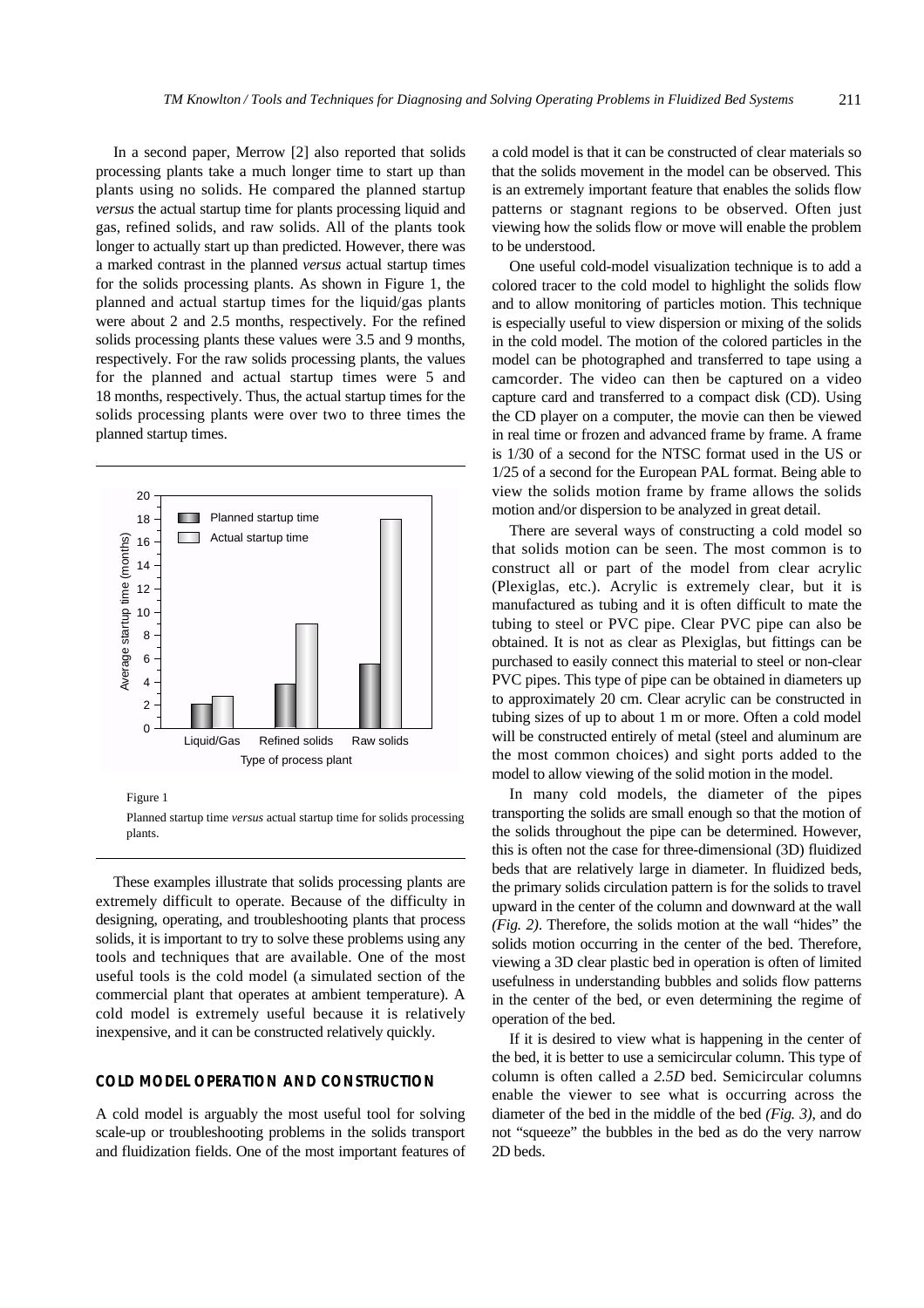



Cold models are of much more importance than just as a visualization aid. They can also be used to solve operating problems in a commercial plant. To use a cold model in this manner, the section of the plant experiencing problems is first simulated physically. It is also extremely important that the cold model be able to simulate the problem that is occurring in the commercial plant. If it cannot, the model will be of limited usefulness. However, if the problem can be simulated, it is often easy to solve the problem by changing the system configuration or altering system operating parameters. This is relatively easy to do in a cold model. Also, being able to view the motion of the solids in the system can often help determine what changes should be made. An example of a problem in an operating plant that was solved using a cold model is described below.

A standpipe flow problem was observed in an FCC (fluid catalytic cracking) operating unit. The solids flow rate in the standpipe was significantly below what was expected. Therefore, an existing cold model was modified to simulate the actual standpipe configuration in the commercial system.

The standpipe in the commercial unit was a hybrid, underflow standpipe that consisted of a short vertical section



Figure 3

Semicircular columns allow observation of the center of the bed.

followed by a long angled section. A clear acrylic model of the commercial standpipe was installed in a cold model. When the cold model was operated, it was observed that the gas would separate from the solids in the angled section of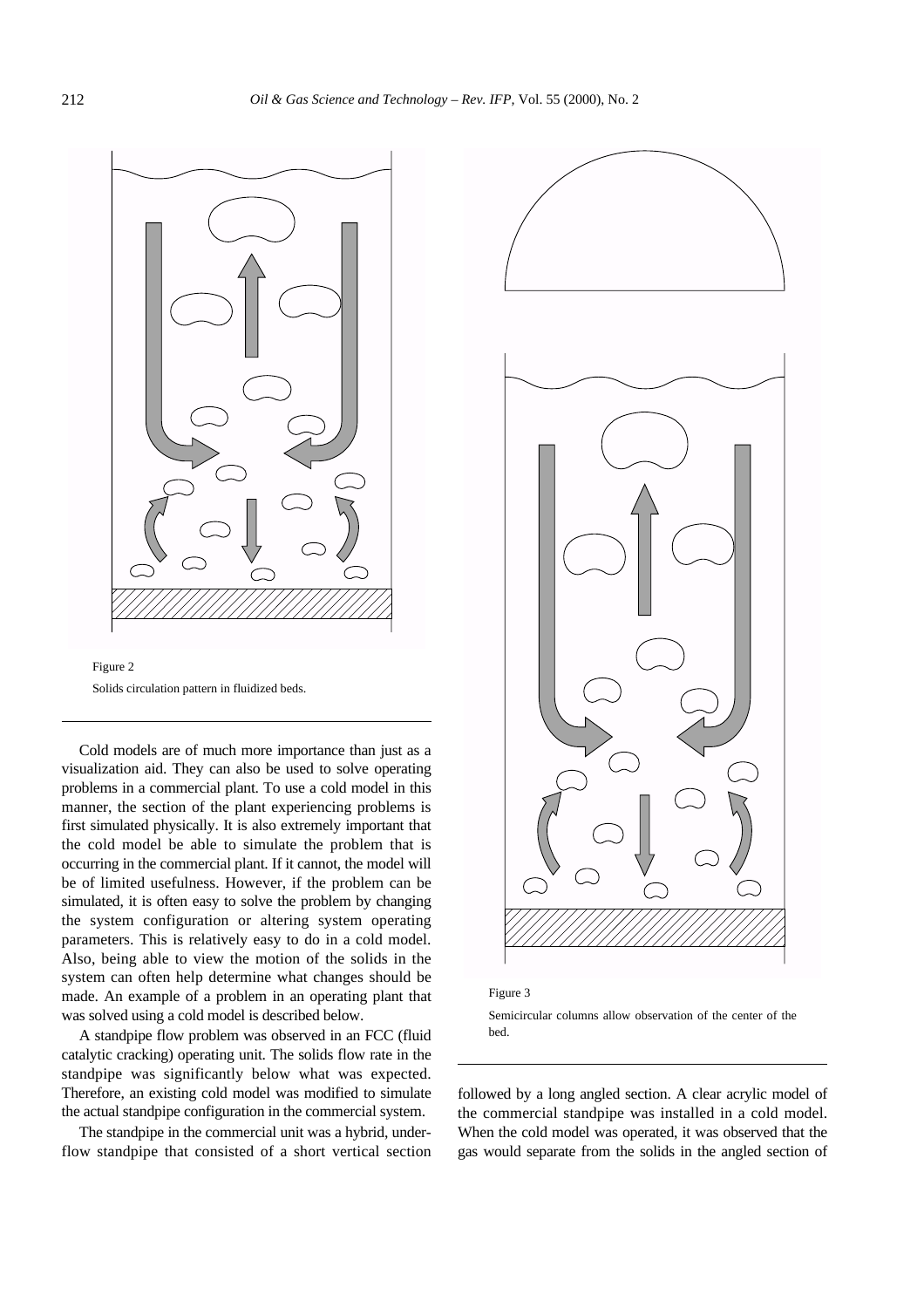



Operation of a hybrid, angled underflow standpipe.



#### A bypass allows higher solids flow rates in hybrid, underflow standpipes

Figure 5 Gas bypass line for a hybrid, angled underflow standpipe.

the standpipe and flow upward along the upper part of the pipe *(Fig. 4)*. When the bubble gas reached the vertical section of the standpipe, it would form large bubbles. The large bubbles occupied so much room in the vertical section of the pipe that they slugged and limited the solids flow rate through the vertical section.

The solution to the problem was to construct a bypass line to route the bubble gas from the angled section around the vertical section of the pipe *(Fig. 5)*. This technique worked well in the cold model and a bypass was designed for the larger commercial standpipe. When the bypass was added to the commercial system, the solids flow rate increased significantly. The solids flow rate improvement was also accompanied by a much smoother operation of the transfer system.

If cold models are too small, wall effects can cause solids bridging in standpipes and/or slugging in fluidized beds. Large cold models eliminate these problems, but large models are expensive and are difficult and time-consuming to modify. Therefore, it is usually better to build a "Goldilocks" cold model (one that is neither too large nor too small) to allow satisfactory operation while containing costs.

In order to construct a cold model that is not too large nor too small, experience has shown that, in general, certain minimum sizes of sections of the cold model should be met. Three important sections of cold models are listed in Table 2 along with their recommended minimum diameters.

TABLE 2

| Section       | Diameter (cm) |
|---------------|---------------|
| Standpipe     | $7 - 10$      |
| Fluidized bed | $15 - 20$     |
| Riser         | $10-15$       |

If a cold model is constructed entirely of plastic, static charges will almost inevitably result. These discharges can be painful to a person and potentially dangerous. Static also causes fine solids to build up on the plastic so that solids motion cannot be seen.

With the proper techniques, static charges can be minimized. If a model has metal sections, they should be grounded. However, grounding will not eliminate static buildup for plastic sections because the charge on the inside wall cannot be dissipated by grounding the outside wall.

Humidification of the air will decrease static charges, but usually it is not completely effective in eliminating them. An antistatic powder called *Larostat* can often be used to eliminate static in fluidized beds. This powder is a quaternary ammonium salt coated onto a silica particle that is approximately 20 µm in diameter. In order for the antistat to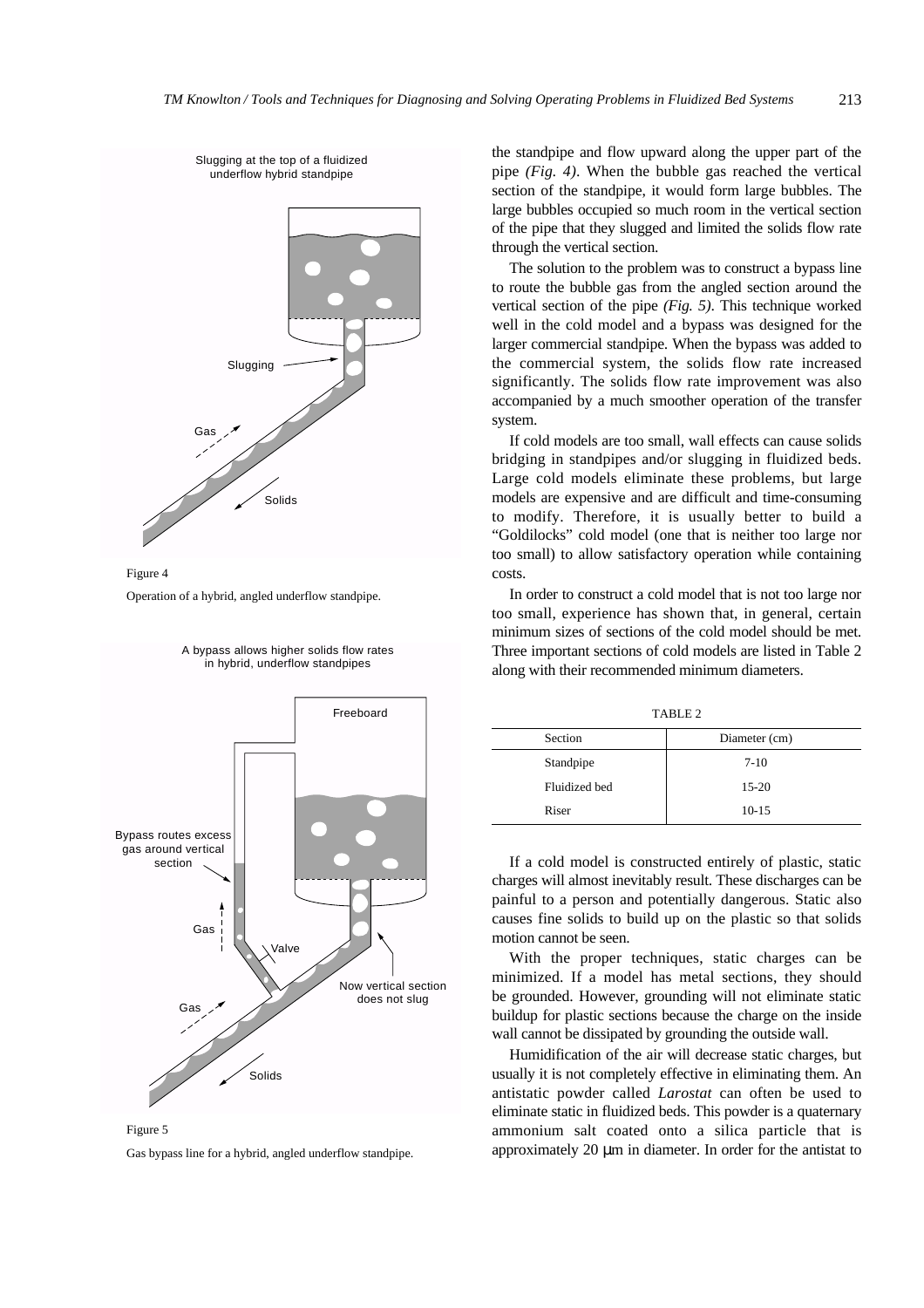be effective, the gas in the system requires a relative humidity of approximately 15%. Generally, a concentration of about 50 ppm is enough to dissipate the static.

If systems are operating at elevated pressure, often a cold model also operating at elevated pressure is warranted. Although more expensive than ambient-pressure cold models, pressurized cold models can indicate the tremendous effect that high gas densities have on entrainment [3] and regime transitions in fluidized systems. For example, Figure 6 shows that increasing system pressure from 4.4 to 31.6 bar causes a tremendous increase in entrainment from fluidized beds. Figure 7 presents data that shows that the transition from bubbling to turbulent fluidization is complete at a superficial gas velocity of about 20 cm/s at 40 bar and at a superficial gas velocity of only 14 cm/s at 60 bar. Many correlations developed with data obtained at ambient conditions cannot predict results at high-pressure operation. Operating a cold model at high pressure to determine the effect of gas density will determine the pressure effect and minimize surprises in commercial operation.

As indicated above, pressure has a large effect on regime transitions. At low pressures with particular particle size and gas velocity, a system may operate in the bubbling fluidizedbed regime. At high pressures the system may operate in the turbulent fluidized-bed regime. In one process, a company was mathematically modeling its high-pressure, fluidized-bed





Figure 7

The effect of pressure on the transition from bubbling to turbulent fluidization (Marzocchella and Salatino).

reactor as a bubbling bed. Experiencing difficulty in predicting results, the company conducted tests in a cold model at high pressures and found that it was actually operating in the turbulent fluidized-bed regime instead of the bubbling-bed regime *(Fig. 8).*

One should also be careful when operating pressurized cold models on a very small scale and then translating the results to a large scale. To illustrate the problem that can sometimes occur with small, pressurized cold models, the following example is given. Two studies in the literature have looked at the question of how solids holdup in a riser is affected by system pressure. One study [4] was conducted in a 2.6-cm-diameter riser, and the other [5] in a 30-cmdiameter riser. The results of these two studies are shown in Figures 9 and 10, respectively. The study conducted in the small riser showed that the pressure drop in the riser (usually taken to be proportional to the solids holdup in the riser) increased with system pressure. The study conducted in the larger riser showed that the pressure drop in the riser decreased with system pressure. The apparent contradiction between the two results is because of the high frictional losses in the small riser because of the high gas density. If the gas pressure drop is given as:

$$
\Delta P_{fg} = \frac{0.158 \, U_s^{1.75} \, L \, \mu^{0.25} \, \rho_g^{0.75}}{D_t^{1.25}}
$$

then:

$$
\frac{\Delta P_{D_i = 2.6 \text{ cm}}}{\Delta P_{D_i = 30 \text{ cm}}} = 21
$$

Figure 6

The effect of pressure on entrainment [3].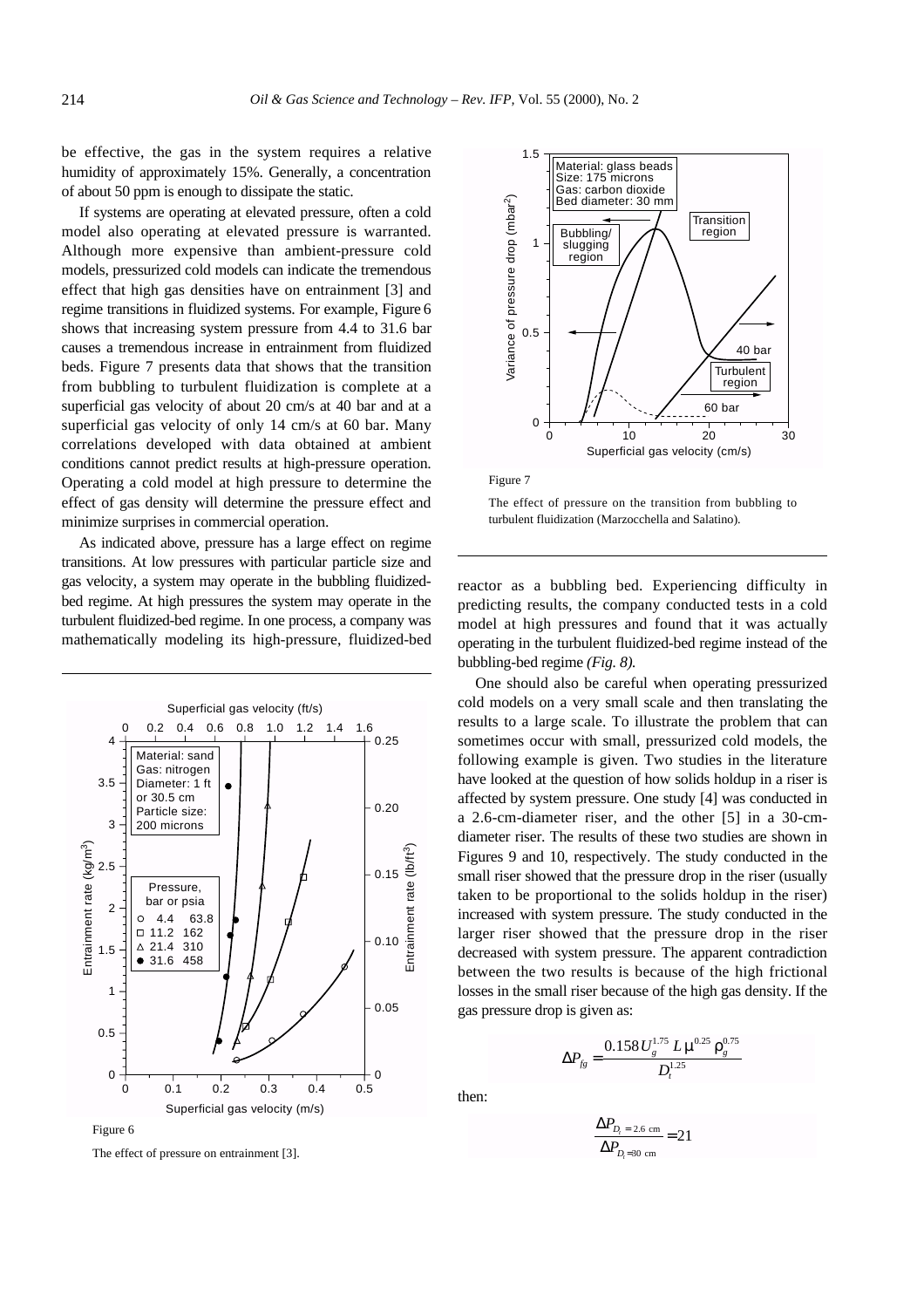



Figure 9 Small riser pressure drop per unit length *versus* gas velocity [4].

Thus, the pressure drop due to gas friction in the small riser was approximately 21 times that in the larger riser, dominated the pressure drop in the small riser and masked the effects of the solids holdup.

Pressure can cause regime transitions in fluidized systems.

Glicksman, Hyre and Woloshun [6] and Horio *et al.* [7] have proposed scaling laws based on dimensionless groups. They claim that similarity is achieved between a smalldiameter cold model and a large, hot commercial unit when the dimensionless scaling groups are the same in both systems. The simplified Glicksman scaling parameters for a fluidized bed are:

$$
\left(\frac{U_g^2}{g\,D_t}\right),\ \left(\frac{\rho_p}{\rho_g}\right),\ \left(\frac{U_g}{U_{mf}}\right)
$$

In addition, the bed geometry must be scaled the same and the particle size distribution should have the same shape in the small unit as in the large unit. The approach used by Glicksman and the approach used by Horio do not take into account static, van der Walls or any other interparticle forces.

Most (limited) studies have shown the scaling laws appear to be valid. If so, the scaling laws are potentially a useful tool to help in designing new hardware or helping solve problems in existing units.

Unfortunately, using the scaling laws often requires that particle size and density be different in the small cold model



#### Figure 10

Large riser pressure drop per unit length *versus* gas velocity [5].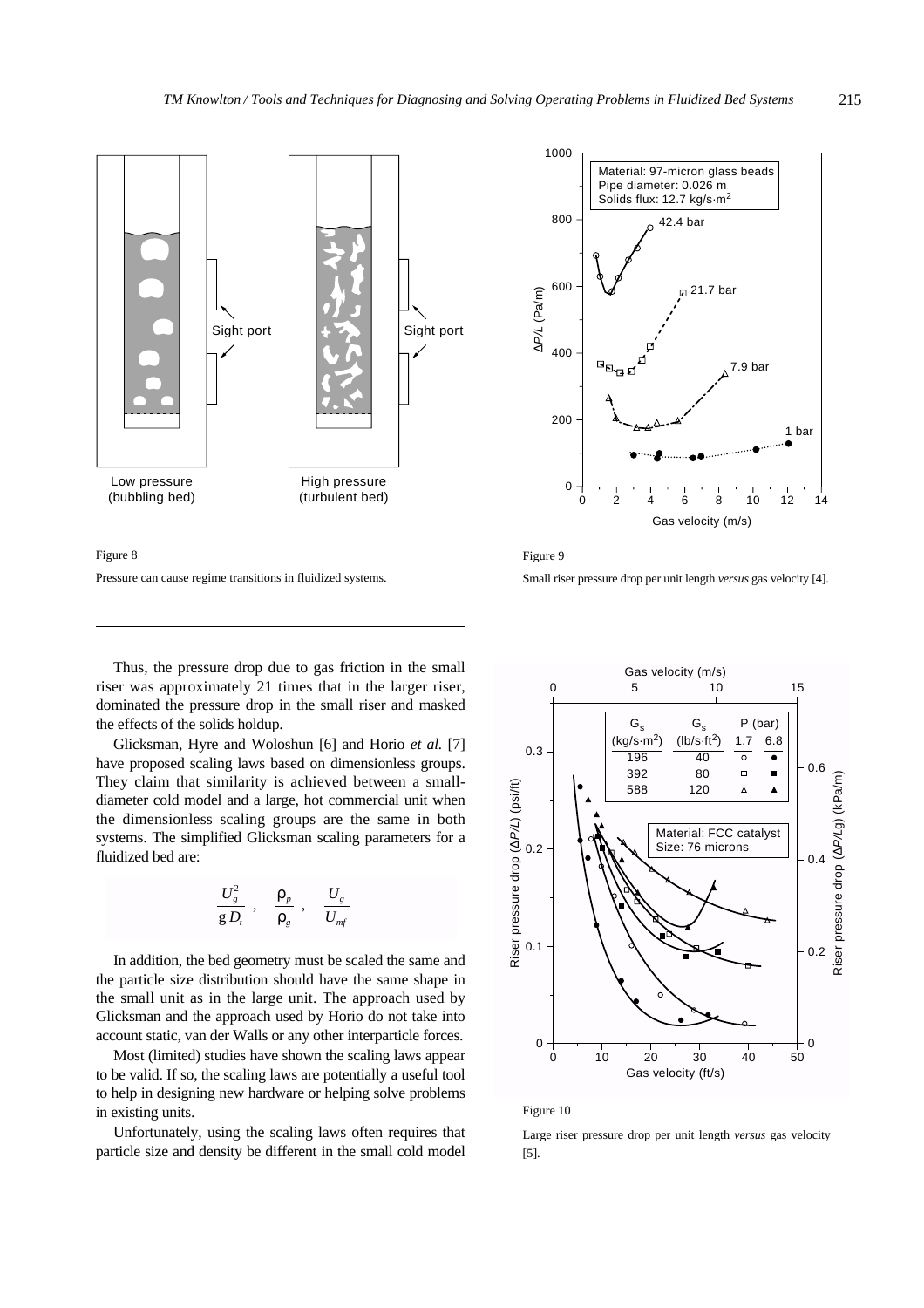than in the large, hot unit. Generally, particle size will be smaller and particle density will be greater in the small, cold unit. If Geldart Group B particles are being utilized in the large, hot unit, the laws often require that Geldart Group A particles be used in the cold, small unit. Because Group B and Group A solids fluidized differently, these laws may not be applicable when particle group changes are required.

The scaling laws are usually not good for process scale-up purposes. Generally, small-scale pilot plants are operated with the same materials that will be used in the commercial plant (not the scaled particle size and density) because it is required to either check the chemistry or to look at attrition, etc., in the pilot plant using the same material.

However, the scaling laws may be very useful whenever an existing plant is required to change a piece of equipment. One example would be when existing internal heat transfer tubes need to be changed to a new configuration. A small-scale, cold fluidized bed operating with the same hydrodynamics as the larger plant could be an extremely useful tool to determine the correct configuration of the tubes.

Pilot plants are useful tools in both helping to scale up to a larger unit or to solve problems on an existing unit. When designing a pilot plant, one is always faced with the question of how large to make it. If the pilot plant is too small, there will be problems with wall effects (slugging, excess friction, etc.). If the pilot plant is too large, the cost will be exorbitant and it will take a much larger time to conduct tests on the larger unit.

There is no single answer to the question of how large to make a pilot plant. The answer will depend on both the regime in which the solids are operating and the particle size of the material. Werther [8] found that for beds of Geldart Group A materials operating in the bubbling regime, bubble



Figure 11

Bubble residence time *versus* bed diameter [8].





Void velocity *versus* gas velocity for bubbling and turbulent beds (adapted from [9]).

residence times were not affected by the size of the bed (wall effects were minimized) when the bed diameter was approximately 300 to 400 mm *(Fig. 11).* However, this finding cannot usually be applied to Geldart Group B materials because these solids produce larger bubbles that can cause slugging. A larger bed has to be used for these materials if slugging is to be avoided.

For fluidized beds operating with Group A solids in the turbulent fluidization regime, it has been observed that the void sizes in small beds are similar to those in larger beds *(Fig. 12).* Thus, a pilot plant can be relatively small and still simulate the hydrodynamics of the large, commercial bed [9] if it is operating in the turbulent regime. Beds of Group B solids operating in the turbulent fluidized-bed regime will also require smaller pilot plants to simulate large bed operation. However, fewer studies have been conducted in turbulent beds of Geldart Group B particles than in beds of Geldart Group A particles. Larger pilot plants for turbulent beds operating with Geldart Group B particles will be required than for pilot plants operating with Geldart Group A particles.

## **REFERENCES**

- 1 Merrow, E.W. (1985) *Chemical Engineering Progress*, **81**, 5, 14-22.
- 2 Merrow, E.W. (1988) *Chemical Engineering*, **95**, 15, 89-92.
- 3 Chan, I. and Knowlton, T.M. (1984) Paper presented at the *76th AIChE Annual Meeting*, San Francisco, Nov. 25-30.